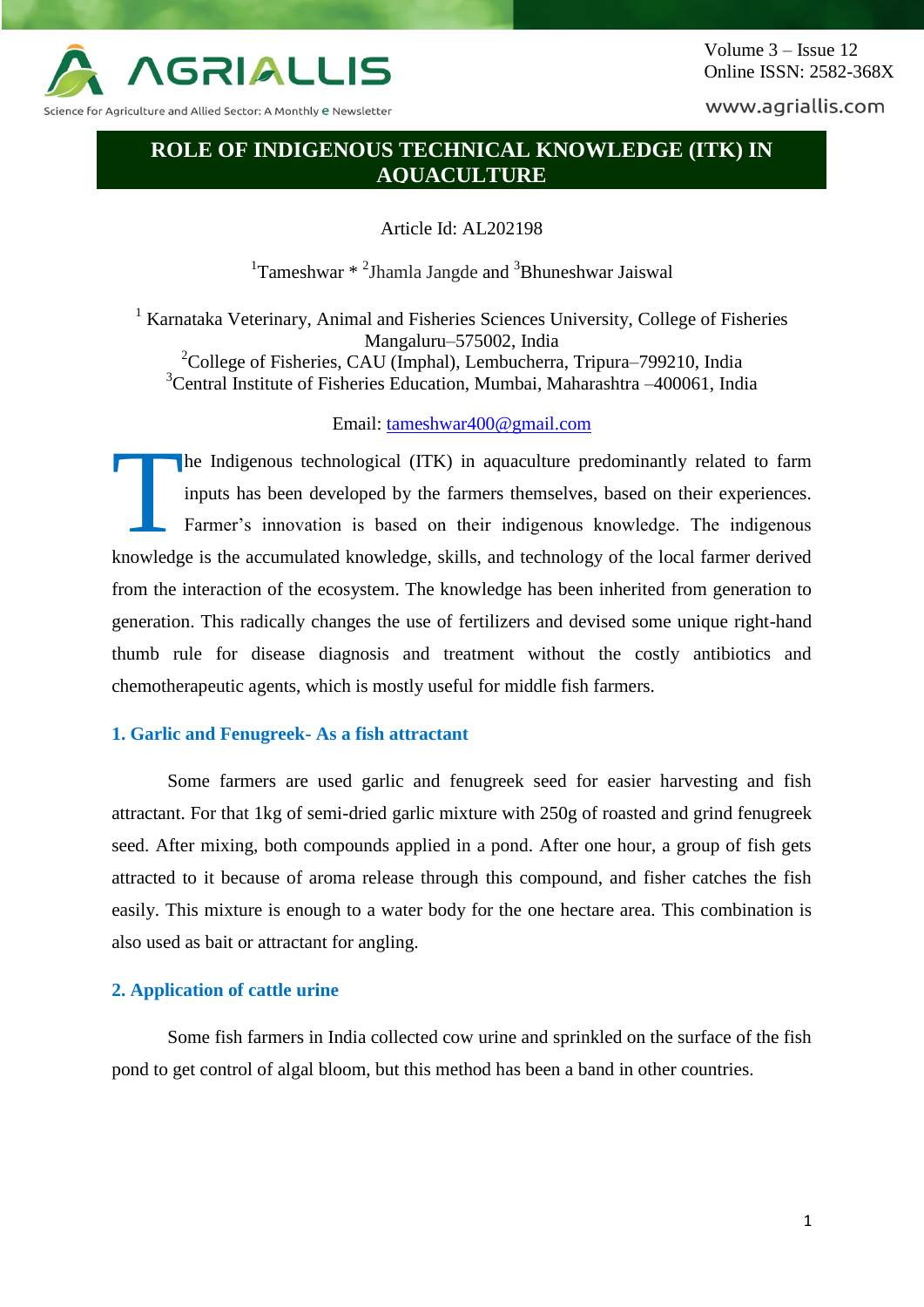

Volume 3 – Issue 12 Online ISSN: 2582-368X www.agriallis.com

# **3. Broadcasting ash in fish pond**

In this system, first of all, burns the paddy straw or hay and after that complete burning gets ash, this ash is broadcasting in the fish pond, Farmers believe that it prophylactic measures to keep out the fish disease.

# **4. Asafoetida (Hing) are used for attracting Magur and Singhi**

Most of the fish farmers in India culture Magur and singhi because there is a lot of demand in the fish market, but there is a lot of difficulty in harvesting it because it burrows inside the mud. For eliminating this problem twigs, leaf or branch of tree are placed in the pond before harvesting. Then the hing is tied in a cloth and is kept in around the leaf or twigs so that the fish becomes attract After 5 to 10 minutes put the net around the twigs and harvest the fish.

# **5. Control of Argulus by gunny bag and bamboo pole**

Some farmers are old gunny bag is kept in bottom of pond, So that the larvae sticks to the bag and the farmer dry and killed eggs of Argulus deposited over them, and some of the farmers used bamboo pole for buried in the pond in several places, the fish rubs own body with this pole and the argulus is leaves the body surface of fishes.

# **6. Using Turmeric in fish ponds as an antibacterial agent**

Turmeric having antibacterial and anticancer properties *curcumin* is the active compound in turmeric which has been shown to have a wide range of therapeutic value, fish farmers broadcast the paste over the water to treat the *Aeromonas hydrophilla* infection. Sometimes also used in an external insecticidal and antifungal agent.

# **7. Uses of Mahua**

Mahua (*Madhuca longifolia*) belongs to family *Sapotaceae,* which is known for its sweet flowers which possess a lot of ethnic values among the tribal people for the development of various fermented and non-fermented food products. In the fisheries sector, it is used for control the weed and predatory fishes, the dose is @250 ppm, because of *saponin*and *mourin*active compound present in Mahua and it is Hematotoxin (toxins that destroy red blood cells, disrupt blood clotting), which breakage the RBC and causes the death of fishes.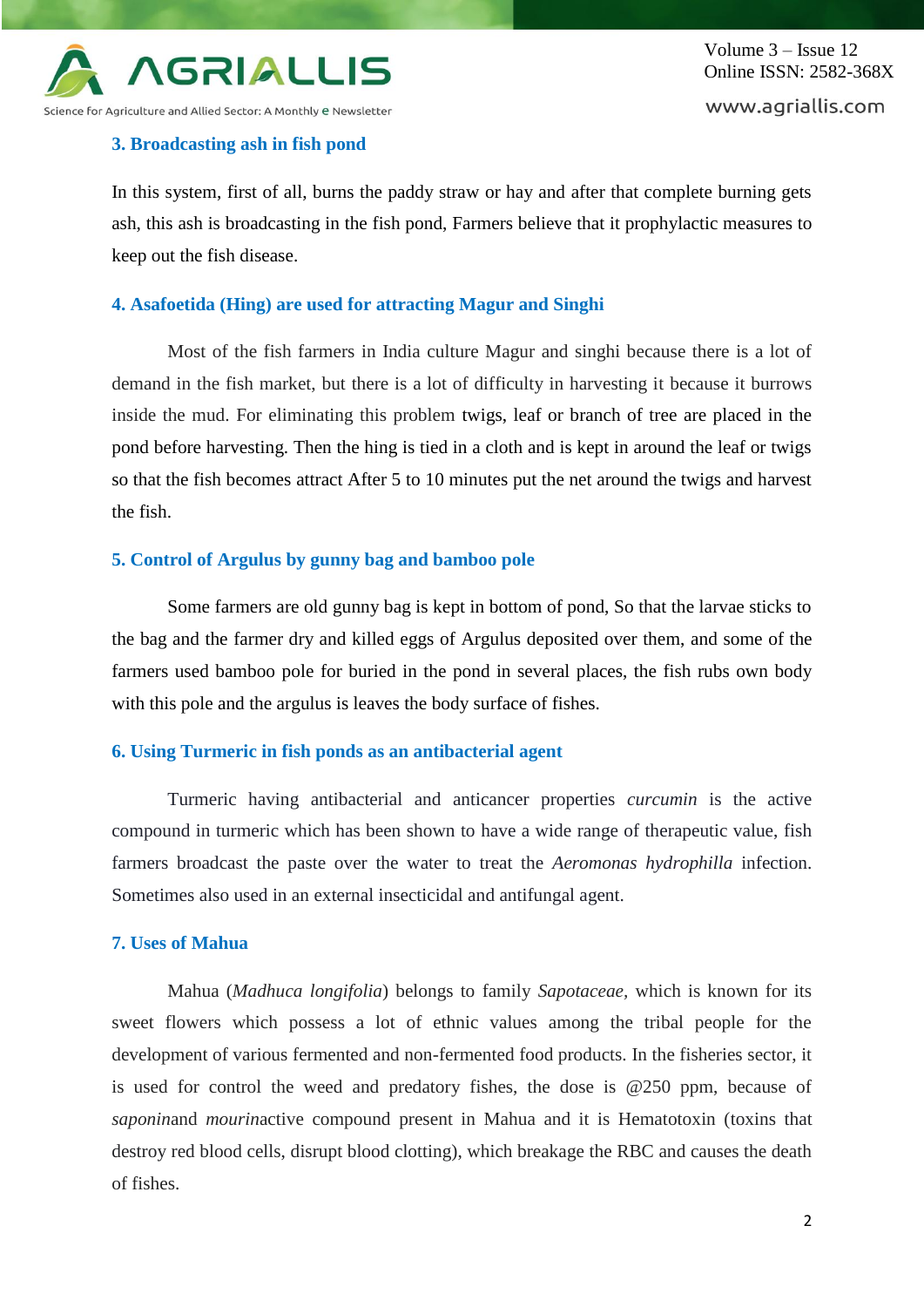

Volume 3 – Issue 12 Online ISSN: 2582-368X www.agriallis.com

## **8. Use of pieces of banana trunk**

In villager fish farmers, pieces of the banana trunk place afloat to maintain the alkalinity and to serve as a food supplement, banana trunk having pores containing oxygen which ultimately helps to increase the level of oxygen. Before the rotten of banana trunks its remove from the pond.

## **9. Use of pieces of rachis of jackfruit**

Tadpole infestation is a serious problem, primarily due to competition between tadpoles and fish for food and also caused harvest problems and impaired post-harvest sorting and grading. For control this problem Jackfruit is used. Jackfruit rachis is a stick in nature because it's containing gummy shell, farmers utilize the rachis of jackfruit in the pond for relief from tadpole, the tadpole is attached with the rachis, and later tadpole is removed from the water.

# **10. The ripe palm fruit for crab reduction**

Some areas of fish farmers are used ripe palm fruit for the reduction of crab from a pond. The smell of the ripe fruit attracts the crab and they aggregate on the fruit to eat and farmers remove them easily by hand or by scooping. In some cases empty earthen pots are also used for removal of crab from shrimp farm because this crab is competition to shrimp for feeding, empty pots are placed at the bottom of the shrimp pond at a different place where feed is usually placed. After 4-5 days the pots are removed from the pond which gets filled with crabs.

#### **11. Usage of Haritaki and khayer**

Many medicinal plants such as *Acacia catechu* and *Terminalia chebula*are used for the hatching of fish eggs because early hatching of spawn dies due to immature condition, for solving the problem local farmers adopt a solution of 2kg Haritaki and 250gkhayer for 100 litter of eggs.

**Procedure:** - mixing the above material in 2 lit of water and keep for one night and heat the mature for one hour later filtering the mixture through fine cloth and mixture is applied to the eggs in hatchery, after 6-8 hrs of fertilization this fertilized eggs kept in the mixture for 5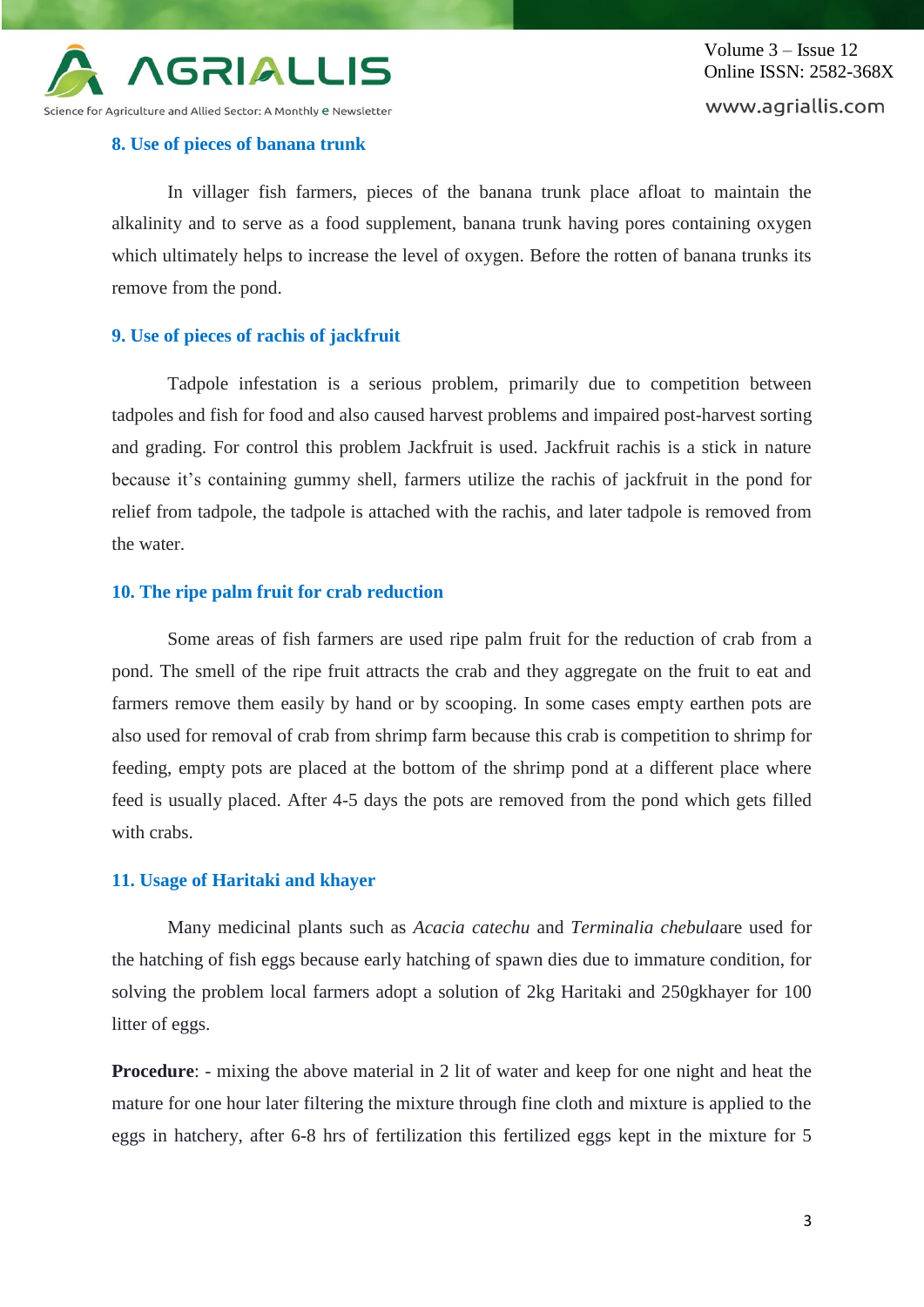

icience for Agriculture and Allied Sector: A Monthly e Newsletter

www.agriallis.com

minutes, due to the application of this mixture the outer membrane of the fertilized eggs become hard which increase the hatching time.

### **12. Use of paddy straw**

As we know turbidity is common problem during rainy session. For control, the turbidity of pond farmers is used paddy straw, when the hay rots the farmers periodically remove them from the pond the method especially controlling clay particles is found to be effective.

## **13. Akashi fruit for fish tranquilizer**

For harvest the fish from pond tranquilized or anethetized is the best method. The indigenous communities of Jharkhand use the fruit of Akash plant as a fish tranquilizer. This fruit is semi grained and mixed with water @1 kg per 100 liters and sprinkled over the water surface. After half an hour fish start to float on the water surface and they are collected by netting or hand picking.

### **14. Control pH of water**

Someplaces such as Mathurapur and south 24 Parganas use the branches of tamarind and moringa trees for reducing the water pH. The dose is 3-5 pieces of 30-35 cm and keeps it for 3-4 days when they yellowish color of water turnoff then they remove those branches.

# **15. One should not venture into the sea for fishing when 'Mother Sea' is in her menstrual period**

During May-Jun month in southwest coast large area of the sea looks like red blood in color and also very bad odor emanating from that area. In this time fishermen do not go for fishing. Traditional fisherman believes that time Mother Sea *(kadalamma)* is in her menstrual period. The good science behind this theory is during the May-June period seawater temperature is high on the west coast of India. In the first few months increase the nutrient content in the sea due to terrestrial drainage. Due to this both factors increase the temperature and nutrient algal bloom produced specially *Gymnodiniumperidinium*. This bloom is called red tide and also called harmful algal blooms (HABs), and they produce a toxin that makes fish and shellfish dangerous to eat. The rapid growth of algae leads to oxygen depletion which in turn leads to mass mortality of marine organisms leading to off odor.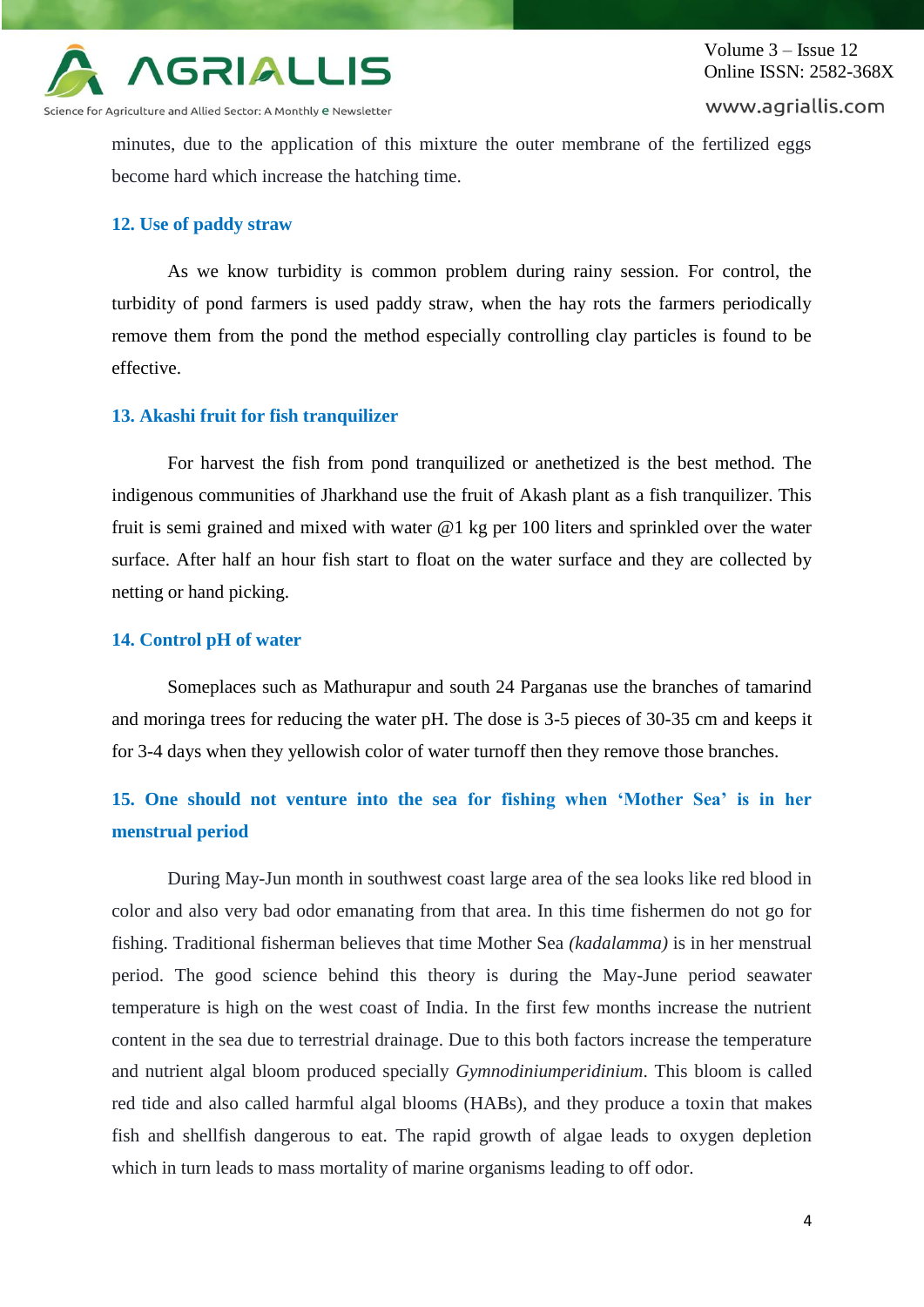

Volume 3 – Issue 12 Online ISSN: 2582-368X www.agriallis.com

## **16. Presence of sardine shoals**

Oil sardine having to jump in nature according to the traditional fisherman, the splashing of water on sea surface indicates the presence of shoal of sardine. This knowledge is used for encircling the shoal of oil sardine by traditional fishermen.

For the identification of bottom, sardine shoal fisherman looks series of little air bubbles release due to while sardine feeding on the muddy bottom, the oil sardine shoal range from 2-25 meter in length.

## **17. Presence of flock of sea birds is an indication of fish shoals**

When large fish shoal sees in the water surface near the shore, fish-eating birds like *Kadal kakka* (Seagull) fly in the large number over the water for catching the fish.

### **18. Coconut spikes as fish aggregating device**

Especially in fishermen from Kerala use a specific type of fishing method locally called *kolachal fishing* for cuttlefish. A fisherman is set the kolachal in a large number in the selected area of the sea. After 4-5 days aggregating there. Here *kolachal*use as an artificial fish aggregating device (FAD). These FDA provide breeding and hiding places for cuttlefish. Kolachal also serves as an artificial substrate on which periphyton grows in large number; periphyton is an excellent food for cuttlefish hence kolachal serves as a feeding place for them.

### **19. Tannin for preservation of fishing nets**

For the making of fishing net, traditional farmers use natural fiber like cotton, sisal, hemp, manila, and coir. Traditionally tannin is used for the preservation of fishing nets. For the preparation of tannin, the bark is cut in small pieces, crush well and boiled with water in metal vessels till a concentration solution is obtained. The remaining part is squeezed, the liquid is collected and filtered. The net is immersed in the solution for a day or two and dried. To prevent the leaching of tannins fixed by dipping in 1% solution of copper sulfate and ammonia.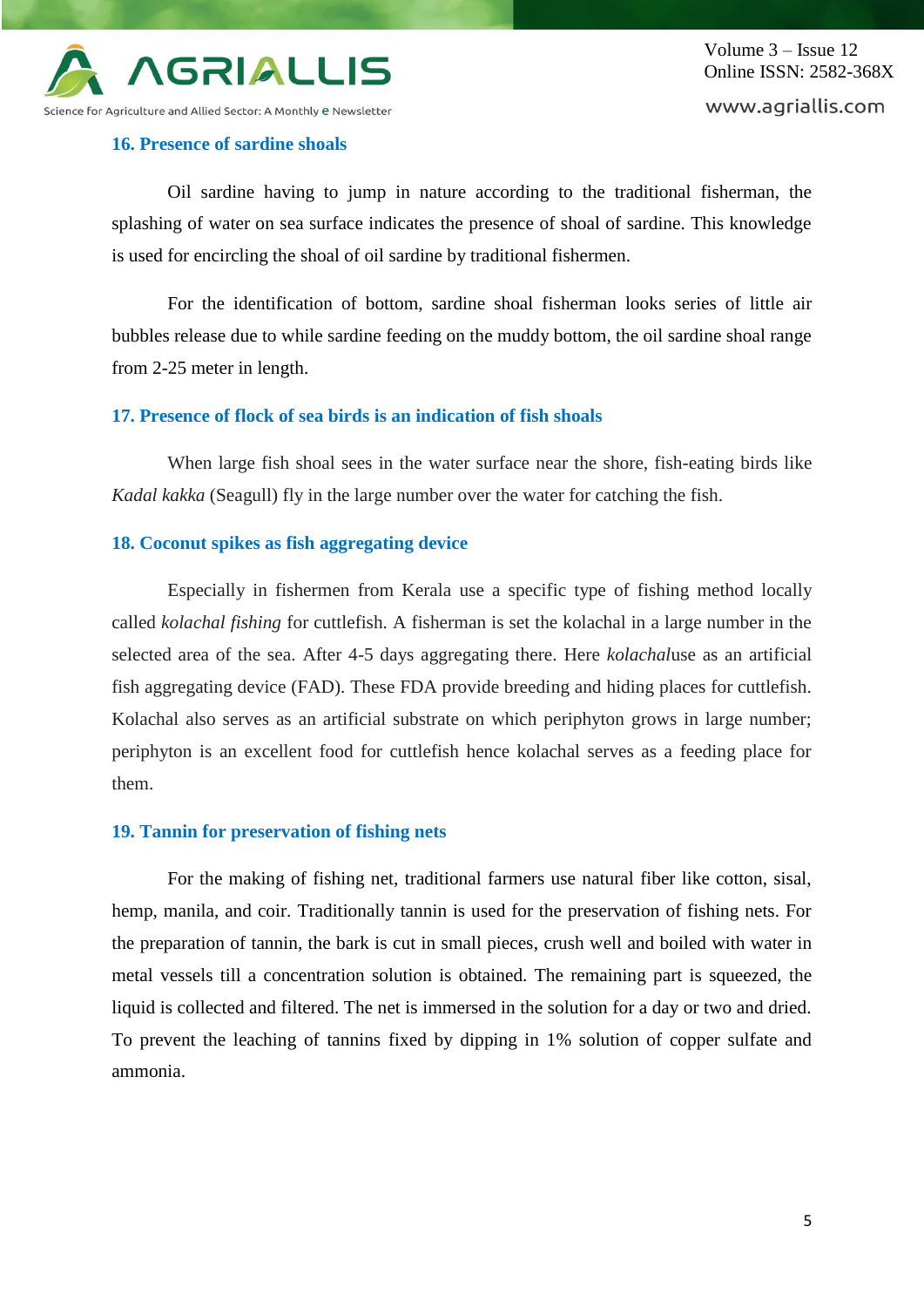

Science for Agriculture and Allied Sector: A Monthly <mark>e Newsletter</mark>

### **20. Fishing of snake heads (***Channa* **spp.) with petromax and sickle**

In the northernmost part of the state of Kerala, fishing of snakehead by using petromax and sickle. This method used during the monsoon months in paddy fields, associated canals and ditches. In this method, 3-4 persons are required. One person holds the petromax and moved forward. Another member who follows the light bearer bag made of palm leave and carried a hand net with him. Another person carries a sharp sickle. Due to fish attracted to the light, it gets stupefied by the intense light of the petromax. Fisherman catches the fish by using the hand net or the bag.

# **21. Singhi (***Heteropneustes fossilis***) for treating anemia in pregnant women and children**

The coastal people of Kerala 'Singhi' are used as excellent food for pregnant and children get rid of anemia. The Asian stinging catfish or fossil cat, *Heteropneustes fossilis*, is a species of air sac catfish found in India, Bangladesh, Pakistan, Nepal, Sri Lanka, Thailand, and Myanmar. It is locally known as *kadu, theyili, moyya or kari*in different parts of Kerala. Singhi fish containing iron, which is used for the synthesis of hemoglobin for treating the anemia disease.

## **22. Transport and acclimatization of fish**

The state of Assam in the district of Karbi-Anglong fish seed vendors transported seed in aluminum hundies. They add 50 ml of local rice beer for every 10 liters of water in these hundies. The vender says that the survival of fry is better, rice beer is added into hundies during transport because rice beer may act as some sort of anesthetic agent during transport.

## **23. Control of Epizootic ulcerative disease syndrome (EUS)**

Some traditional farmers are applying branch of Neem plant into fish pond for helpto control ulcer on the body of fishes.

### **24. Low budget fish Gunabajalam prove effective for crops**

In the farmers of TamilNadu at Kanyakumari district, they use fish gunabajalam of fish hormone produced by Mrs. Thangam with help of some farmers. They use this hormone for growing their rose, chili and paddy crops.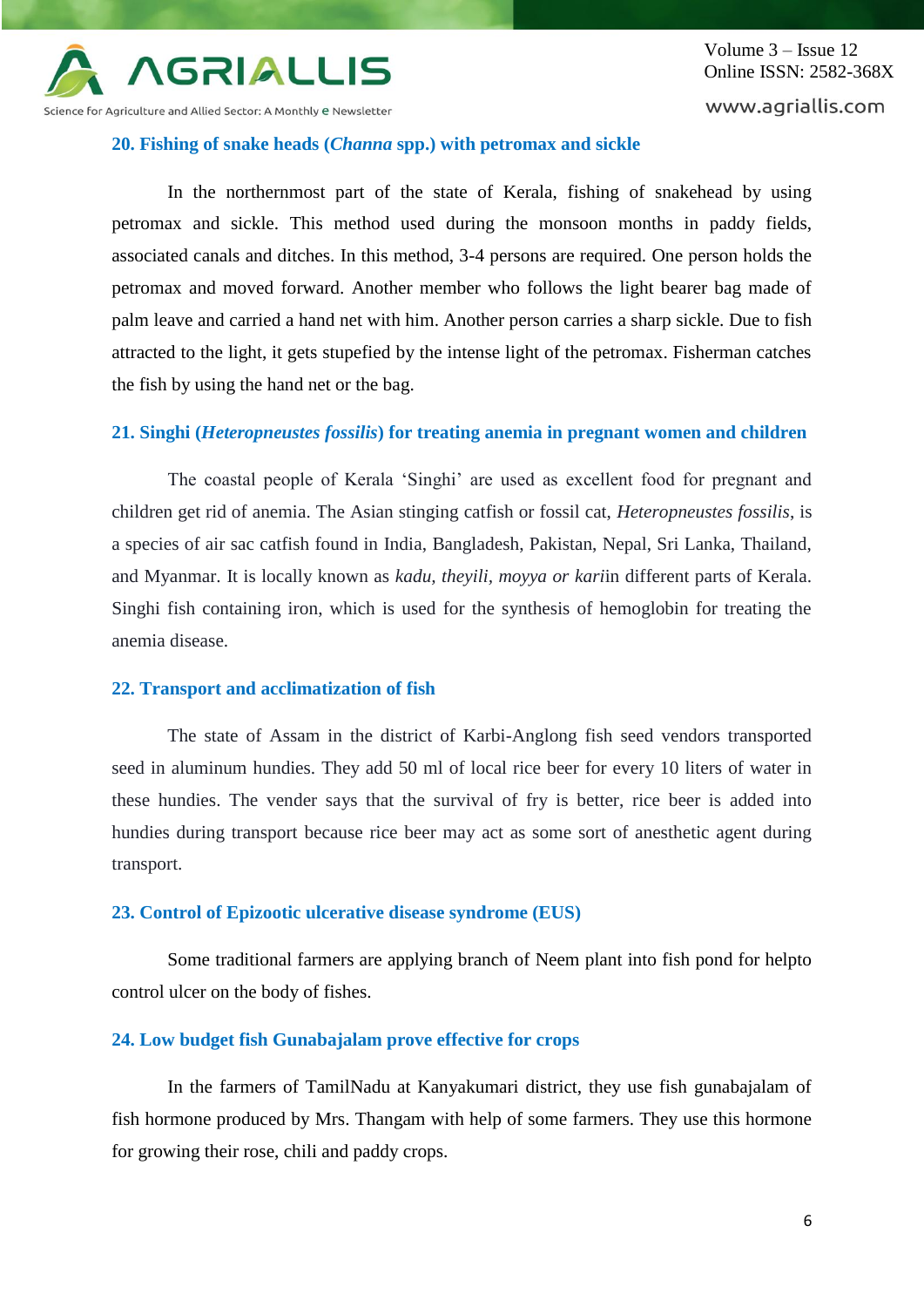

Science for Agriculture and Allied Sector: A Monthly e Newsletter

www.agriallis.com

Preparation of fish Gunabajalam: - take 1 kg of fish waste and jaggery and mix well with 10 liters of water in a plastic drum. Stir the mixture in the clockwise and anticlockwise direction for 3 to 4 days and keep the drum in shade. After 15 days filter the solution (1liter of fish hormone in 100 liters of water for one acre) and spray over the crops. Spraying time is early morning or evening because most of the insects attack the crops during this time.

# **25. In Chhattisgarh, Bastar tribes use traditional fishing techniques**

**Bisar:**Bisar is made from bamboo splits like a normal mate and weaves with nylon threads across the bamboo splits. Bisar is attached with *Sodiya* they help to collect the fish in flowering water. The uppermost part is open and the lower part is less open when to take out fishes from sodiya. For trapping the small and medium size of the fish used.

**Pelna:** It is a triangular shape made of bamboo weave with a nylon net and tied with a triangular frame. One arm had for holding the pelna upright. Under deep water, they move forward keeping pelna upright from the bottom of pond or rivers.

**Dhuta:** Dhuta used for storage of fish it's made up from bamboo splits weaving it as bottle shaped container. The capacity of dhuta is 2-5 kg and 1-3 kg dry fishes and fresh fishes respectively.

# **Conclusion**

ITK is such knowledge that is presumably eco-friendly; economic and highly credible with a practical point of view, without any side effect. There is also a possibility for combining the indigenous technical knowledge and knowledge of management based on modern science to create effective hybrid management systems. It is imperative to analyze such technologies so that the scientific principle behind them could be properly understood. Once this is done, it will be easier to further refine and upgrade them by blending them with modern scientific knowledge.

### **References**

Adikant, P., Nag, S.K. and Patil, S.K., (2011) Traditional fishing techniques of tribes in Bastar region of Chhattisgarh. *Indian Journal of Traditional Knowledge*, Vol. 10(2), pp.386-387